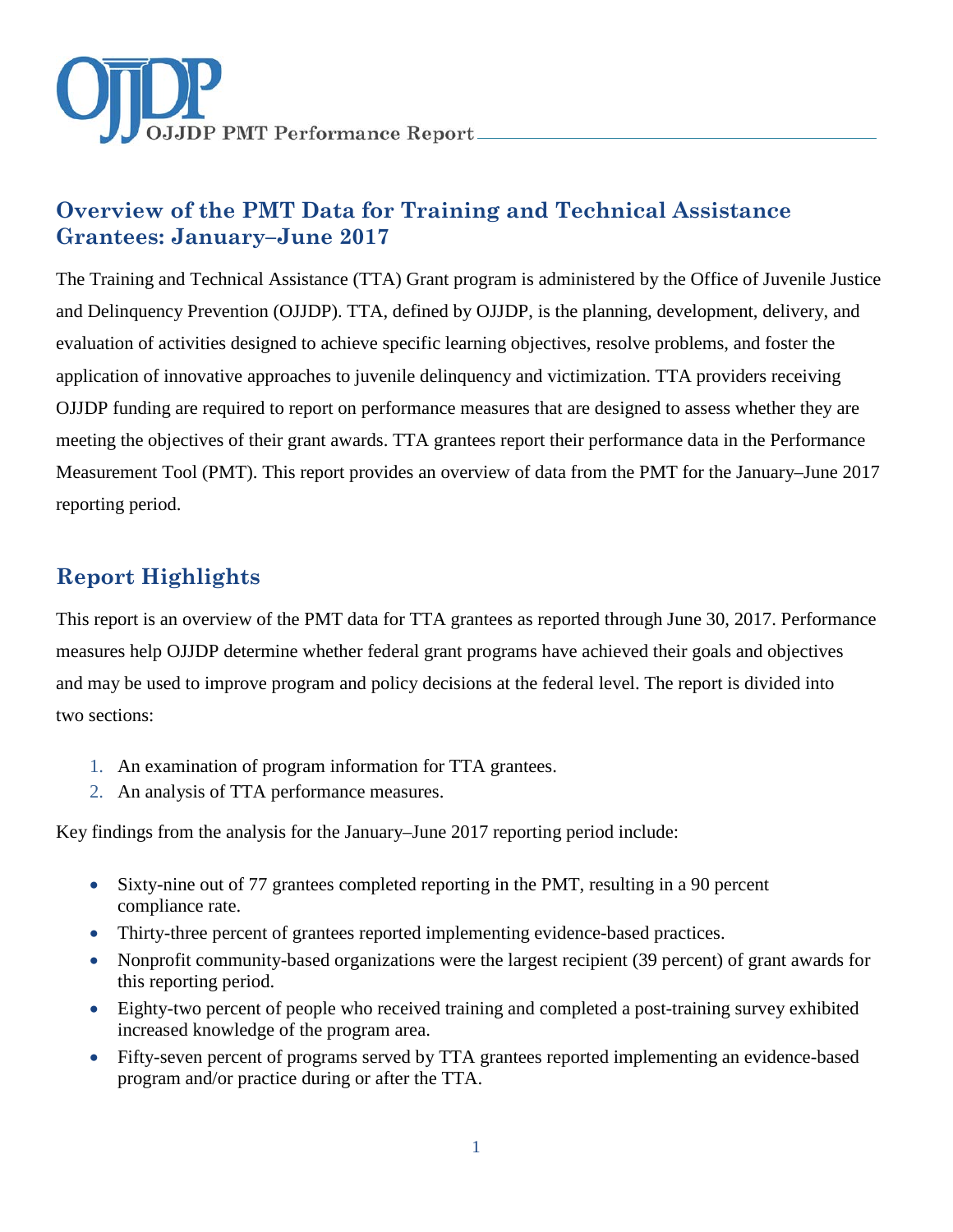### **1. Examination of Program Information**

Table 1, right, presents the reporting compliance rate of federal awards for the January–June 2017 reporting period. Grantees completed the PMT reporting requirements for 69 awards, resulting in a reporting compliance rate of 90 percent. Eight grantees did not begin data entry in the PMT and are excluded from analysis in the remainder of this report.

| <b>Report Status</b> | <b>Number of Grantees</b> |
|----------------------|---------------------------|
| <b>Not Started</b>   | я                         |
| In Progress          |                           |
| Complete             | 69                        |
| Total                | $\mathcal{T}$             |

**Table 1. Status of Grantee Reporting Compliance: January–June 2017**

Table 2 presents an aggregate of demographic data broken out by different target population categories, including race/ethnicity, gender, and age, as well as the number of TTA grantees that reported serving each population. Grantees are only required to report target population information once in the PMT, but they may update their target population if needed to best fit their program during the life of the award. Targeted services include services or approaches specifically designed to meet the needs of the population (e.g., gender-specific, culturally based, or developmentally appropriate services). The majority of grantees reported that they do not directly serve the youth population. This is to be expected as TTA providers generally do not provide direct services.

#### **Table 2. Number of Grantees Serving Target Population: January–June 2017 (***n* **= 69)**

| <b>Population Served</b>                      | $\boldsymbol{N}$ | <b>Population Served</b>             | $\boldsymbol{N}$ |
|-----------------------------------------------|------------------|--------------------------------------|------------------|
| <b>Race/Ethnicity</b>                         |                  | <b>Gender</b>                        |                  |
| American Indian/Alaska Native                 | 12               | Male                                 | 14               |
| Asian                                         | 10 <sup>1</sup>  | Female                               | 17               |
| <b>Black/African American</b>                 | 12               | Youth population not served directly | 53               |
| Caucasian/Non-Latino                          | 11               | Age                                  |                  |
| Hispanic or Latino (of any race)              | 12               | $0 - 10$                             | 11               |
| Native Hawaiian and Other Pacific<br>Islander | 6                | $11 - 12$                            | 17               |
| <b>Other Race</b>                             | 8                | Over 18                              | 8                |
| White/Caucasian                               | 11               | Youth population not served directly | 52               |
| Youth population not served directly          | 55               | <b>Geographic Area</b>               |                  |
| <b>Justice System Status</b>                  |                  | Rural                                | 10               |
| At-Risk Population (no prior offense)         | 12               | Suburban                             | 10               |
| <b>First Time Offenders</b>                   | 13               | Tribal                               | 6                |
| <b>Repeat Offenders</b>                       | 12               | Urban                                | 13               |
| Sex Offenders                                 | 7                | Youth population not served directly | 55               |
| <b>Status Offenders</b>                       | 9                |                                      |                  |
| <b>Violent Offenders</b>                      | 8                |                                      |                  |
| Youth population not served directly          | 56               |                                      |                  |

| <b>Population Served</b>             | N  |
|--------------------------------------|----|
| <b>Gender</b>                        |    |
| Male                                 | 14 |
| Female                               | 17 |
| Youth population not served directly | 53 |
| Age                                  |    |
| $0 - 10$                             | 11 |
| $11 - 12$                            | 17 |
| Over 18                              | 8  |
| Youth population not served directly | 52 |
| <b>Geographic Area</b>               |    |
| Rural                                | 10 |
| Suburban                             | 10 |
| Tribal                               | 6  |
| Urban                                | 13 |
| Youth population not served directly | 55 |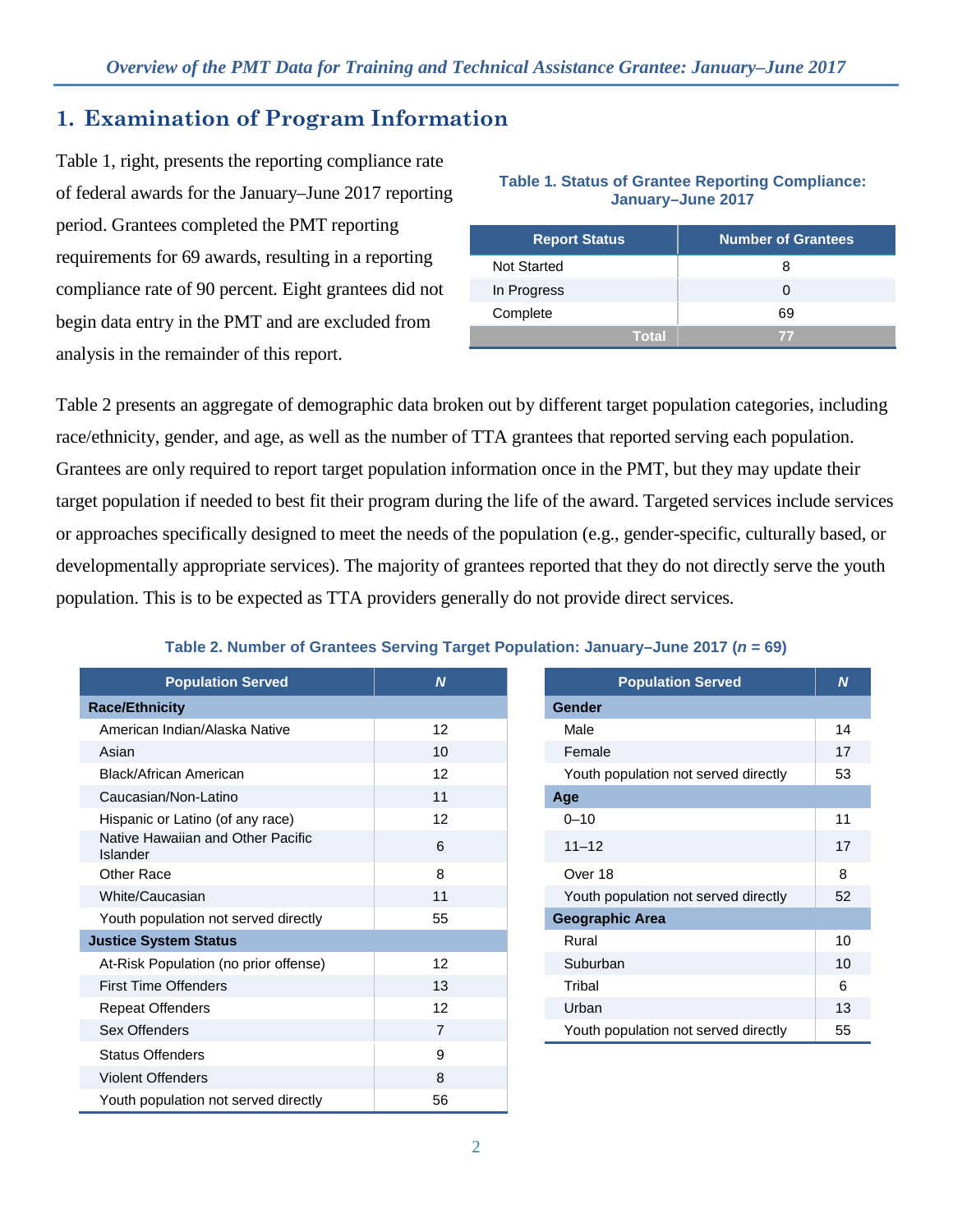## **Evidence-Based Programs**

OJJDP encourages grantees to use evidence-based practices in their programs. Evidence-based programs and practices include program models that have been shown, through rigorous evaluation and replication, to be effective at preventing or reducing juvenile delinquency or related risk factors. To understand how grantees are prioritizing evidence-based programs, grantees are asked to report whether or not their programs are evidencebased $<sup>1</sup>$  $<sup>1</sup>$  $<sup>1</sup>$ </sup>

During the January–June 2017 reporting period, 23 TTA grantees (33 percent) reported that they used funding to implement evidence-based practices (figure 1). A total of  $$65,547,617$  in funding was awarded to TTA programs. Of this funding, \$18,193,812 (28 percent) was used to support programs that implemented evidence-based practices.





<span id="page-2-0"></span> $\overline{a}$ <sup>1</sup> Grantees are asked, "Is the federal award used to implement an evidence-based program or practice?" This question is only reported once in the PMT, and it is reflective of the grant program for the life of the award.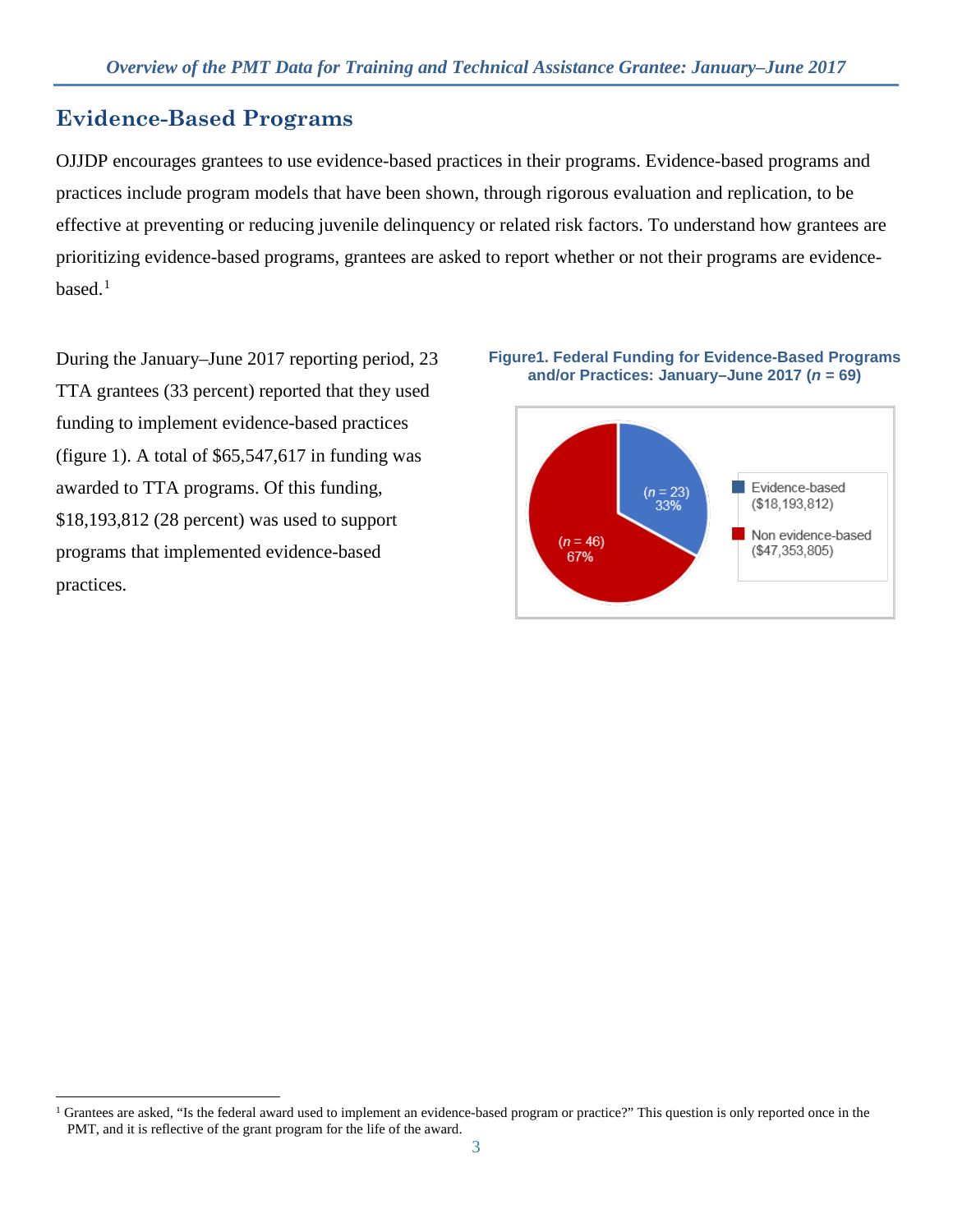## **Organization Type**

TTA grantees are also categorized by type of organization. Figure 2, below, presents a comparison of the types of organizations that received TTA grant awards for the January–June 2017 reporting period. Nonprofit, communitybased organizations received the most awards (39 percent), followed by schools or other educational organizations (19 percent) and other government agencies and juvenile justice agencies (each at 11 percent).



#### **Figure 2. Organizations by Number and Type: January–June 2017 (***n* **= 69)**

Table 3 shows the number of federal grants awarded by state and the District of Columbia (DC), along with the total award amount for each state and DC for the January–June 2017 reporting period. Wisconsin received the largest amount of federal funding (\$26,101,812), followed by California (\$16,779,279).

#### Table 3. Total Federal Award Amount by State and the District of Columbia: January–June 2017 (*n* = 69)

| <b>State</b> | <b>Number of</b><br><b>Awards</b> | <b>Amount Awarded</b> | <b>State</b> | <b>Number of</b><br><b>Awards</b> | <b>Amount Awarded</b> |
|--------------|-----------------------------------|-----------------------|--------------|-----------------------------------|-----------------------|
| WI           | 7                                 | \$26,101,812          | AK           | $\overline{2}$                    | \$<br>2,600,000       |
| CA           | 6                                 | \$16,779,279          | KY           | 3                                 | \$<br>2,289,089       |
| DC           | 8                                 | \$15,701,082          | <b>PA</b>    | 2                                 | \$<br>2,078,553       |
| <b>NV</b>    | 5                                 | \$11,137,753          | CO           | 3                                 | \$<br>1,356,387       |
| MA           | 2                                 | 6,519,234<br>\$       | OH           | 2                                 | \$<br>1,151,702       |
| <b>OK</b>    | 3                                 | \$6,485,936           | IN           | $\overline{2}$                    | \$<br>947,180         |
| FL           | 5                                 | \$<br>6,132,892       | AZ           | 1                                 | \$<br>904,722         |
| <b>VA</b>    | $\overline{4}$                    | 5,999,998<br>\$       | <b>DE</b>    | 2                                 | \$<br>889,830         |
| MD           | 3                                 | \$<br>5,736,055       | IA           | 1                                 | \$<br>826,699         |
| <b>OR</b>    | 3                                 | \$3,753,478           | IL           | 2                                 | \$<br>767,262         |
| AL           | 3                                 | 3,476,699<br>\$       | <b>MO</b>    | 1                                 | \$<br>481,757         |
| <b>NY</b>    | 6                                 | 2,733,258<br>\$       | <b>SD</b>    | 1                                 | \$<br>150,000         |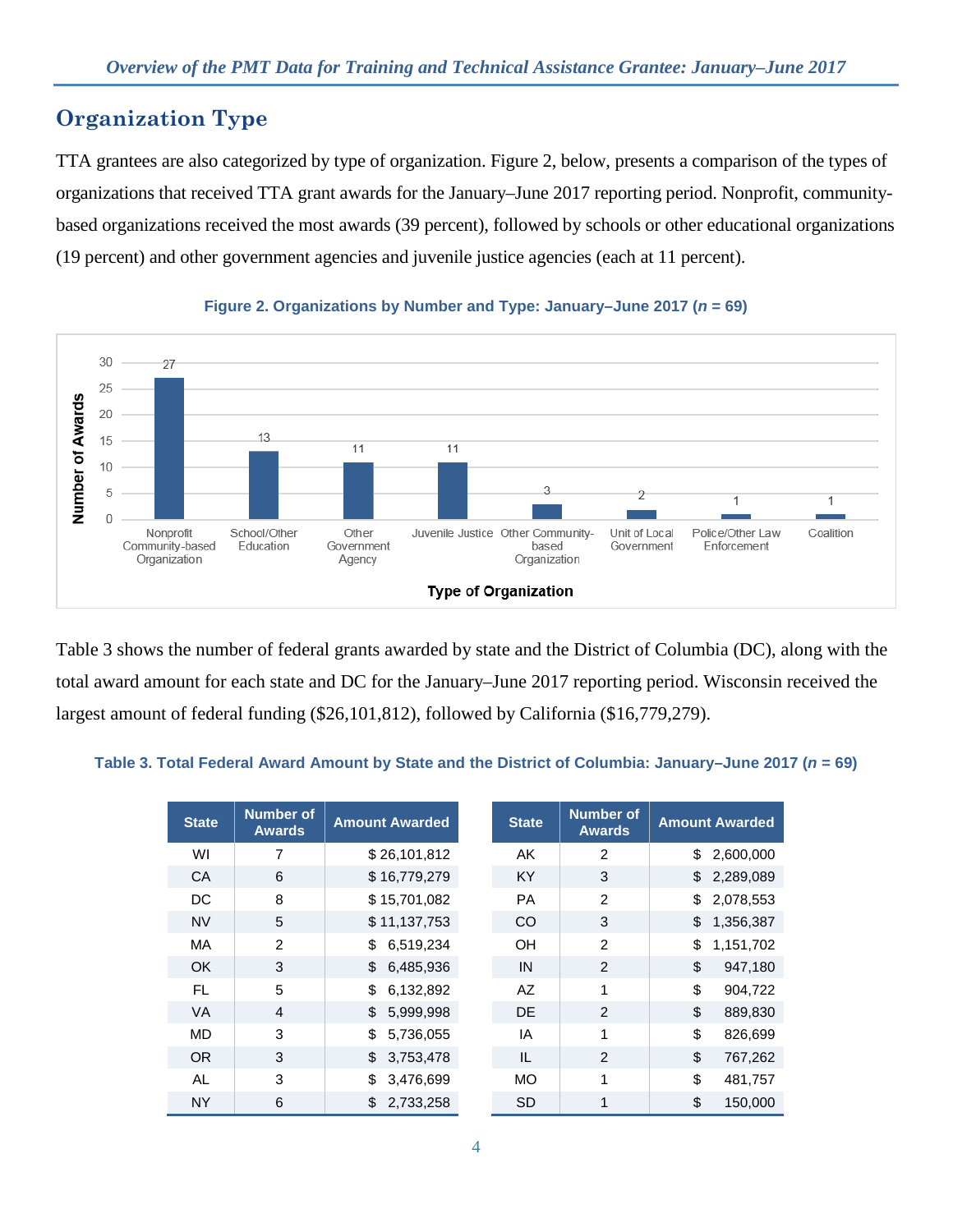## **2. Analysis of Performance Measures**

In addition to the program information reported in the sections above, this report includes information on the performance measures that TTA providers are required to report. As table 4 reveals, a total of 10,173 training requests were received for the reporting period; 1,089 program materials were developed; and 1,700 planning or training events were held. A total of 46,842 individuals were trained by TTA providers during the January–June 2017 reporting period. The findings reveal that 82 percent of individuals exhibited increased knowledge of the program area after receiving training. Additionally, 53 percent of organizations served by TTA providers reported improvements in their operations, and 57 percent of programs served by TTA providers reported implementing an evidence-based program and/or practice during or after receiving TTA.

| <b>Performance Indicator</b>                                                                                                      | January-<br><b>June 2015</b> | July-<br>December 2015 | January-<br><b>June 2016</b> | July-<br>December 2016 | January-<br><b>June 2017</b> |  |  |  |  |
|-----------------------------------------------------------------------------------------------------------------------------------|------------------------------|------------------------|------------------------------|------------------------|------------------------------|--|--|--|--|
| Training requests received                                                                                                        | 9,229                        | 9,849                  | 35,957                       | 7,908                  | 10,173                       |  |  |  |  |
| Technical assistance requests received                                                                                            | 12,601                       | 15,880                 | 5,015                        | 3,324                  | 2,951                        |  |  |  |  |
| Program materials developed                                                                                                       | 2,216                        | 1,886                  | 1,148                        | 1,070                  | 1,089                        |  |  |  |  |
| Planning or training events held                                                                                                  | 2,140                        | 1,515                  | 1,767                        | 1,464                  | 1,700                        |  |  |  |  |
| People trained                                                                                                                    | 43,350                       | 39,420                 | 62,185                       | 35,924                 | 46,842                       |  |  |  |  |
| Program materials disseminated                                                                                                    | 126,290                      | 109,178                | 100,470                      | 83,439                 | 51,496                       |  |  |  |  |
| Percent of people exhibiting an increased knowledge of the program area                                                           |                              |                        |                              |                        |                              |  |  |  |  |
| Number of people exhibiting an increase in<br>knowledge post-training                                                             | 25,003                       | 22,366                 | 24,743                       | 18,627                 | 23,476                       |  |  |  |  |
| Number of people trained as reported by<br>grantees for this measure                                                              | 30,282                       | 28,740                 | 31,388                       | 22,069                 | 28,789                       |  |  |  |  |
| Percent of people trained who exhibited<br>increased knowledge                                                                    | 83%                          | 78%                    | 79%                          | 84%                    | 82%                          |  |  |  |  |
| Percent of organizations reporting improvements in operations based on TTA                                                        |                              |                        |                              |                        |                              |  |  |  |  |
| Number of organizations reporting<br>improvements in operations based on TTA                                                      | 2,966                        | 4,252                  | 2,947                        | 2,318                  | 1,665                        |  |  |  |  |
| Number of organizations served by TTA                                                                                             | 5,912                        | 6,585                  | 4,318                        | 3,233                  | 3,113                        |  |  |  |  |
| Percent of organizations reporting<br>improvements in operations based on TTA                                                     | 50%                          | 65%                    | 68%                          | 72%                    | 53%                          |  |  |  |  |
| Percent of programs served by TTA that reported implementing an evidence-based program and/or practice<br>during or after the TTA |                              |                        |                              |                        |                              |  |  |  |  |
| Number of programs served by TTA that<br>reported implementing an evidence-based<br>program and/or practice                       | 1,399                        | 1,247                  | 596                          | 500                    | 589                          |  |  |  |  |
| Number of programs served by TTA                                                                                                  | 2,471                        | 2,892                  | 1,116                        | 740                    | 1,041                        |  |  |  |  |
| Percent of programs served by TTA that<br>reported implementing an evidence-based<br>program and/or practice                      | 57%                          | 43%                    | 53%                          | 68%                    | 57%                          |  |  |  |  |

#### **Table 4. Performance Indicators: January 2015–June 2017 (***n* **= 69)**